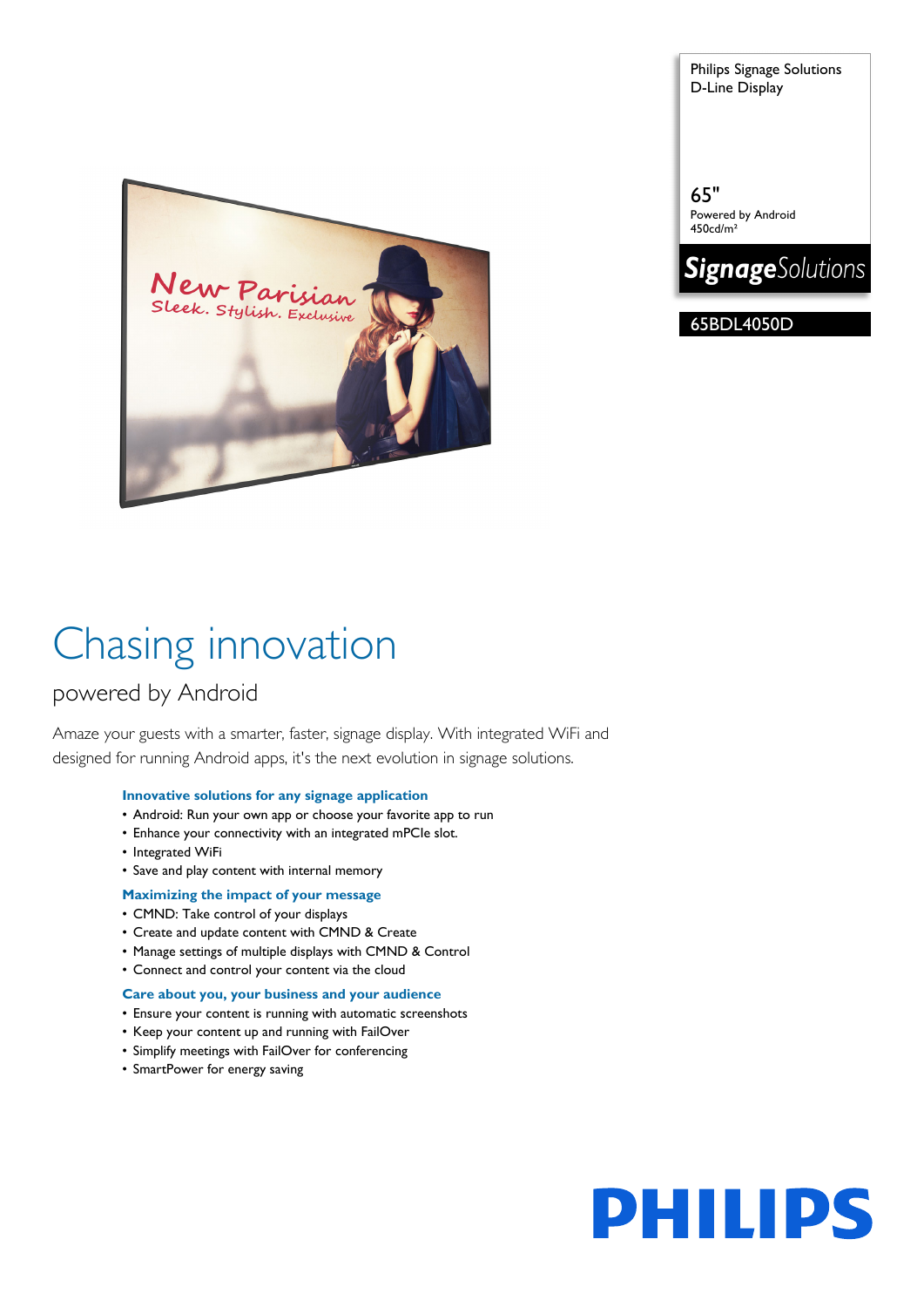# **Highlights**

### **Powered by Android**

WIth Android OS integrated into the display, you can work with the most developed OS on the planet and save your own app directly into the display. Or, choose from the large library of Android apps and play content from there. With the built-in scheduler, you can daypart your apps and content based on your customer and time of day and with the auto orientation feature, showing content in portrait or landscape is as simple as turning the display.

# **PCI Slot**

With an integrated PCI slot, you can connect a WiFI/bluetooth or 4G LTE module, allowing for even greater communication with the display. Machine to machine communication is also enhanced, with numerous configurations available for customers to use, such as the ability to expand product features or signalhandling capability.

# **Internal Memory**



Save and play content with internal memory. Upload your media into the display and playback content immediately. Working in conjunction with the internal browser, it also serves as a memory cache when streaming online content. If the network ever fails, the internal memory keeps content running by playing a cached version of the content, ensuring that your media stays up even if the network goes down.

# **Proof of Play**

Content is king, and with the automatic screenshot feauture, you can make sure that your content is up and running at all times. Screenshots are taken throughout the day, which are then stored in the FTP server. From there, the screenshots can be viewed no matter when, or where you are.

# **FailOver**



Keeping your content up and running is critical for demanding commercial applications. While it is unlikely you will face a content disaster, FailOver provides content protection with a revolutionary technology that plays back-up content on screen in the event of a media player failure. FailOver automatically kicks in when the primary input fails. Simply select a primary input connection and a FailOver connection and your ready for instant protection.

# **FailOver for Meeting Rooms**

Using FailOver, simplify your presentations and videoconferencing. When a meeting or conference room is not in use, background content can run from whatever input source you choose. When the meeting starts and you need to share a presentation or your screen, simply connect your computer and the display automatically switches inputs and shows what's on your screen, with no need to manually switch inputs.

### **SmartPower**



The backlight intensity can be controlled and pre-set by the system to reduce the power

consumption by up to 50%, which saves substantially on energy costs.

# **CMND**



A robust display management platform, CMND puts the power back into your hands. Update and manage content with CMND & Create or control your settings with CMND & Control. It's all possible with CMND.

# **CMND & Control**



With CMND & Control, easily manage multiple displays in a central location. With real time display monitoring, setting and software updates from a remote location, and the ability to customize and configure multiple displays at once, such as video wall or menu board displays, controlling your suite of displays has never been easier.

# **CMND & Create**



Design and create compelling content with CMND & Create, a powerful authoring tool. With a drag and drop interface, preloaded templates, and integrated widgets, you'll be able to amaze your customers with compelling content. Available in portrait and landscape mode.